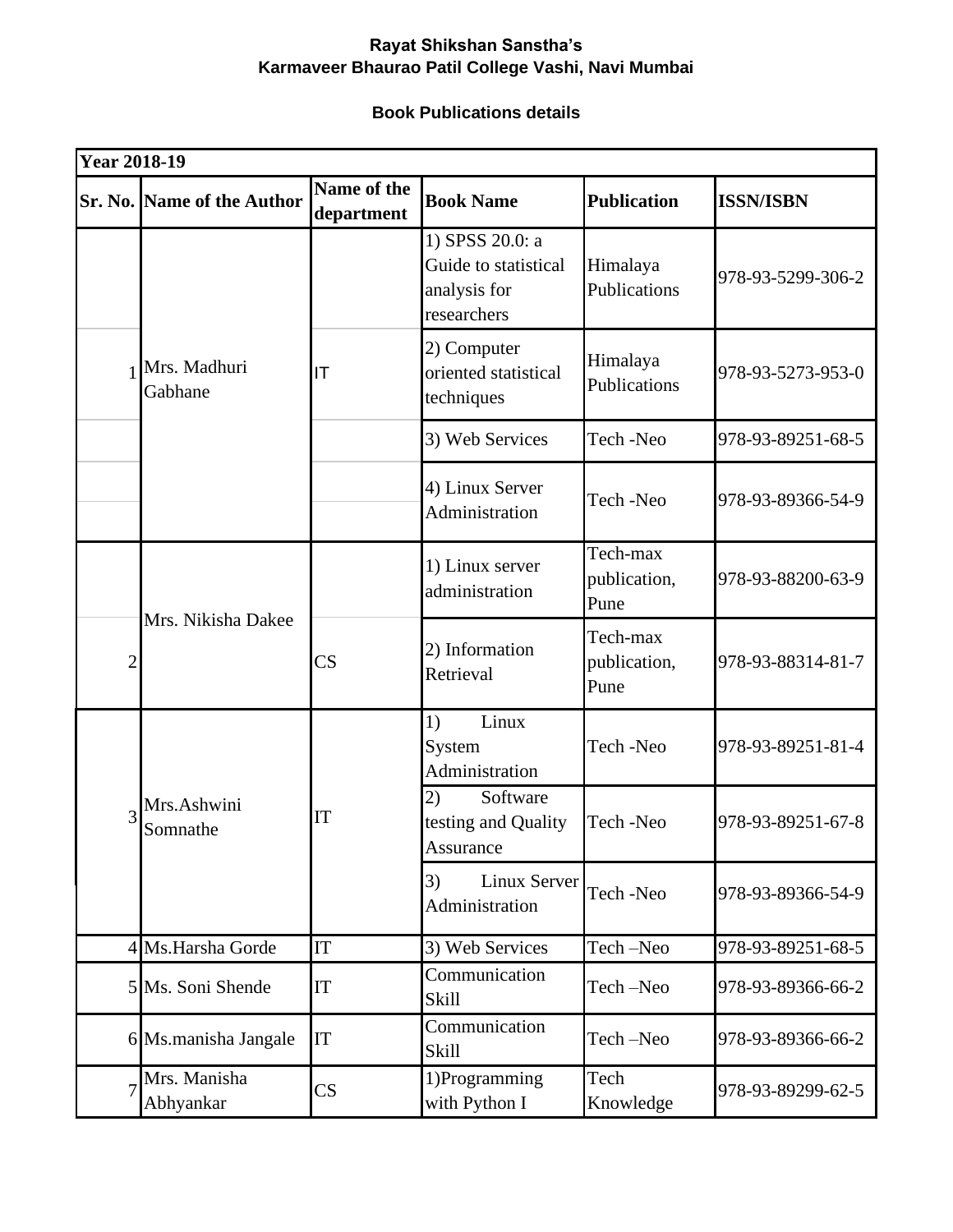|                     |                          |                     | 2) Theory of<br>computation   | Tech<br>Knowledge                         | 978-93-89299-03-8 |
|---------------------|--------------------------|---------------------|-------------------------------|-------------------------------------------|-------------------|
| 8                   | Mrs.Deepali<br>Deshmukh  | IT                  | Imperative<br>Programming     | Tech<br>Knowledge                         | 978-93-89299-58-8 |
| <b>Year 2019-20</b> |                          |                     |                               |                                           |                   |
| $\mathbf{1}$        | Dr. Manisha<br>Abhyankar | Computer<br>Science | Theory of<br>Computation      | Tech-<br>Knowledge<br>Publication<br>Pune | 978-93-89299-03-8 |
|                     |                          |                     | Python<br>Programming         | Tech-<br>Knowledge<br>Publication<br>Pune | 978-93-89233-21-6 |
|                     |                          |                     | Data Science                  | Tech-<br>Knowledge<br>Publication<br>Pune | 978-93-89503-64-7 |
|                     |                          |                     | Programming with<br>python-II | Tech-<br>Knowledge<br>Publication<br>Pune | 978-93-89503-55-5 |
|                     |                          |                     | Programming with<br>python-I  | Tech-<br>Knowledge<br>Publication<br>Pune | 978-93-89299-62-5 |
| $\overline{2}$      | Mrs. Nikisha Dakee       | Computer<br>Science | Linux                         | Tech-<br>Knowledge<br>Publication<br>Pune | 978-93-89503-53-1 |
|                     |                          |                     | .Net Technologies             | Tech-<br>Knowledge<br>Publication<br>Pune | 978-93-89748-98-7 |
|                     |                          |                     | Information<br>Retrieval      | Tech-<br>Knowledge<br>Publication<br>Pune | 978-93-89503-67-8 |
|                     |                          |                     | Linux Server                  | Tech-                                     | 978-93-89299-18-2 |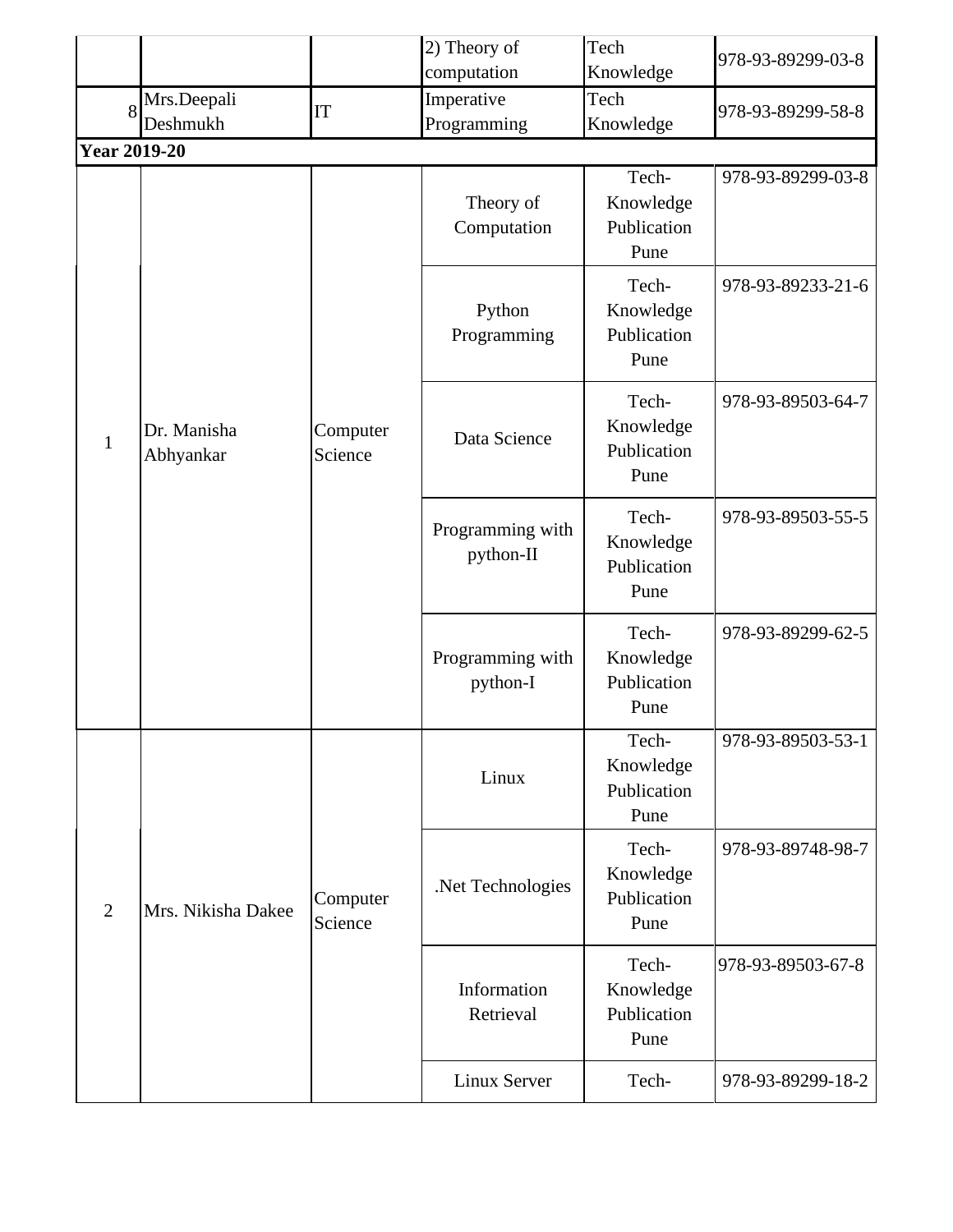|                 |                          |                           | Administration                                                         | Knowledge<br>Publication<br>Pune          |                   |
|-----------------|--------------------------|---------------------------|------------------------------------------------------------------------|-------------------------------------------|-------------------|
|                 |                          |                           | <b>Operating System</b>                                                | Tech-<br>Knowledge<br>Publication<br>Pune | 978-93-89233-87-2 |
| 3               | Mrs.Dipti Kulkarni       | Computer<br>Science       | Programming with<br>$\mathcal{C}$                                      | Tech-<br>Knowledge<br>Publication<br>Pune | 978-93-89503-54-8 |
|                 |                          |                           | Data Science                                                           | Tech-<br>Knowledge<br>Publication<br>Pune | 978-93-89503-64-7 |
| $\overline{4}$  | Mrs. Deepali<br>Deshmukh | Computer<br>Science       | Imperative<br>Programming                                              | Tech-<br>Knowledge<br>Publication<br>Pune | 978-93-89299-58-8 |
|                 |                          |                           | Programming with<br>$\mathsf{C}$                                       | Tech-<br>Knowledge<br>Publication<br>Pune | 978-93-89503-54-8 |
| 5               | Mrs.Swati Kadu           | Computer<br>Science       | <b>Advanced Java</b>                                                   | Tech-<br>NeoPublication<br>Pune           | 978-93-89460-40-7 |
|                 |                          |                           | <b>Ethical Hacking</b>                                                 | Tech-<br>NeoPublication<br>Pune           | 978-93-89746-49-5 |
| $6\phantom{1}6$ | Ms. Madhuri Gabhane      | Information<br>Technology | 1. Data Science                                                        | Tech-<br>NeoPublication<br>Pune           | 978-93-89460-78-0 |
| $\overline{7}$  | Ms. Madhuri Gabhane      | Information<br>Technology | 2. Research<br>Methodologies                                           | Tech-<br>NeoPublication<br>Pune           | 978-9389926149    |
| 8               | Ms.Ashwini Somnathe      | Information<br>Technology | <b>Emerging Trends in</b><br>computer and<br>information<br>technology | Tech-<br>NeoPublication<br>Pune           | 978-93-89251-86-0 |
| 9               | Ms.Ashwini Somnathe      | Information               | Software quality                                                       | Tech-                                     | 978-93-89251-67-8 |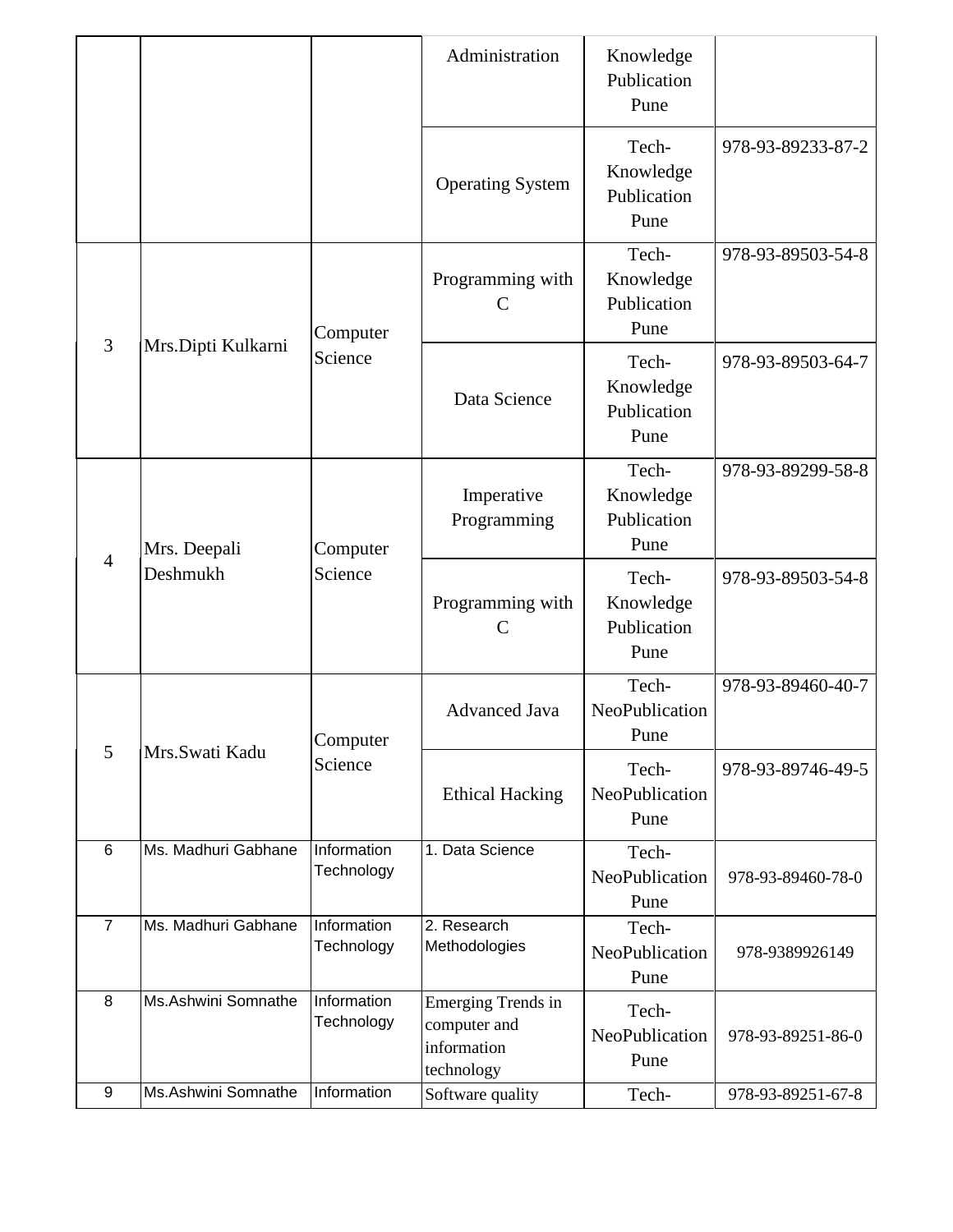|                |                                   | Technology                | Assurance                      | NeoPublication |                                    |
|----------------|-----------------------------------|---------------------------|--------------------------------|----------------|------------------------------------|
|                |                                   |                           |                                | Pune           |                                    |
| 10             | Ms.Ashwini Somnathe               | Information               |                                | Tech-          |                                    |
|                |                                   | Technology                | Software Engineering           | NeoPublication | 978-93-89746-45-7                  |
|                |                                   |                           |                                | Pune           |                                    |
| 11             | Ms.Ashwini Somnathe               | Information               | Network Information            | Tech-Neo       | 978-93-89748-85-3                  |
|                |                                   | Technology                | Security                       |                |                                    |
| 12             | Ms. Vrushali Kad                  | Information<br>Technology | Green Technologies             | Tech-Neo       | 978-93-89460-68-1                  |
| 13             | Ms. Vrushali Kad                  | Information               | <b>Emerging Trends in</b>      |                |                                    |
|                |                                   | Technology                | computer and                   | Tech-Neo       | 978-93-89251-86-0                  |
|                |                                   |                           | information                    |                |                                    |
| 14             | Ms. Vrushali Kad                  | Information               | technology                     |                |                                    |
|                |                                   | Technology                | Microprocessor<br>Architecture | Tech-Neo       | 978-93-89460-99-5                  |
| 15             | Ms. Samiksha                      | Information               |                                |                |                                    |
|                | Suryawanshi                       | Technology                | Green Technologies             | Tech-Neo       | 978-93-89460-68-1                  |
| 16             | Ms. Samiksha                      | Information               | Software Engineering           | Tech-Neo       | 978-93-89746-45-7                  |
|                | Suryawanshi                       | Technology                |                                |                |                                    |
| Year 2020-21   |                                   |                           |                                |                |                                    |
|                |                                   | Information               | <b>Basics of Computer</b>      | Tech-          |                                    |
| $\mathbf{1}$   | Ashwini Somnathe                  | Technology                | Network                        | NeoPublication | 978-81-947354-6-5                  |
|                |                                   |                           |                                | Pune           |                                    |
|                |                                   | Information               | Cyber Security and             | Tech-          |                                    |
| $\overline{2}$ | Ashwini Somnathe                  | Technology                | Laws                           | NeoPublication | 978-93-90376-93-3                  |
|                |                                   |                           |                                | Pune           |                                    |
|                |                                   |                           | Paradigms and                  | Tech-          |                                    |
| 3              | Ashwini Somnathe                  | Information               | computer                       | NeoPublication | 978-93-90376-35-3                  |
|                |                                   | Technology                | programing                     | Pune           |                                    |
|                |                                   |                           | fundamentals                   |                |                                    |
|                |                                   | Information               | Human Machine                  | Tech-          |                                    |
| $\overline{4}$ | Ajay Bansode                      | Technology                | Interaction                    | NeoPublication | 978-93-90376-66-7                  |
|                |                                   |                           |                                | Pune           |                                    |
|                |                                   | Information               | Human Machine                  | Tech-          |                                    |
| 5              | Manoj Choudhary                   | Technology                | Interaction                    | NeoPublication | 978-93-90376-66-7                  |
|                |                                   |                           |                                | Pune           |                                    |
| 6              | Dr. Harsha Bharat                 | Commerce                  | Accountancy                    |                | Idol Publication 978-93-84283-18-6 |
|                | Goyal                             |                           |                                |                |                                    |
|                | Dr. Harsha Bharat                 |                           | <b>Business</b>                |                |                                    |
| $\tau$         | Goyal                             | Commerce                  | Environment and                |                | Idol Publication 978-93-84283-87-2 |
|                |                                   |                           | Entrepreneurship               |                |                                    |
|                |                                   |                           | "Antioxidant and               | <b>LAMBERT</b> | ISBN-13:978-620-                   |
| 8              | Dr. Ashwini S. Pande Microbiology |                           | Fat in Milk and Oil"           | Academic       | 3-20143-7                          |
|                |                                   |                           |                                | Publishing-    | ISBN-                              |